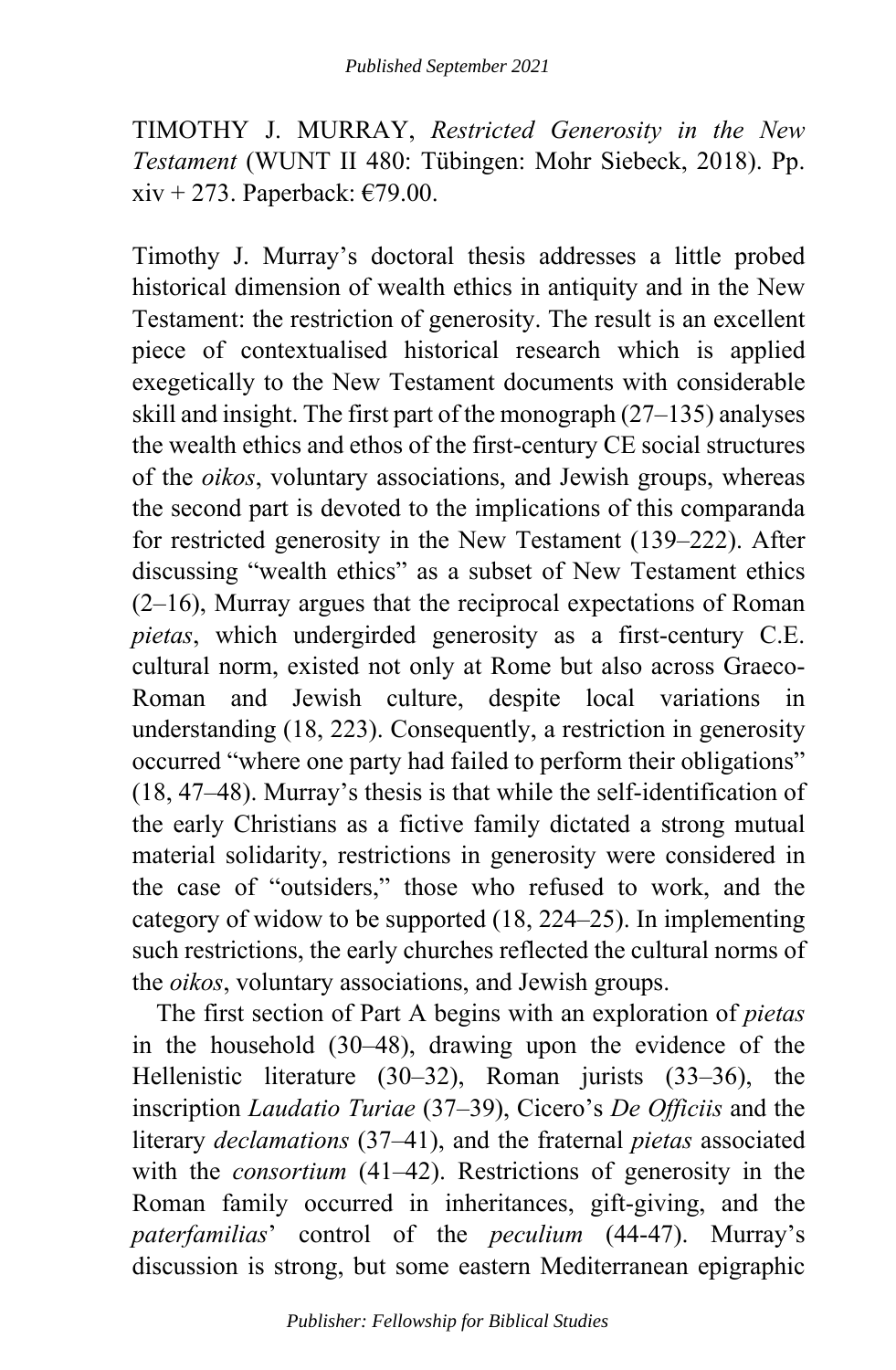examples of *pietas* would have been apposite (e.g. the bequest of Salutaris at Ephesus [IEph 1a.27; 104 CE]; the Lycian benefactor, Opramoas of Rhodiapolis [IGR 3.737, cf. 1524]). Surprising is the omission of the imperial context of *pietas*, being *household*-based (e.g., Augustus, Trajan, Hadrian), one of Augustus' four cardinal virtues (*Res Gestae* 34.2), and highly accessible through its numismatic imagery (Hoklotubbe, *Civilized Piety*, Baylor UP, 2017, 13–54.). In the second section, after an overview of the types of association (58–63), Murray discusses association finances including care of members (63–79), detailing restrictions on the uses of money by association benefactors, the imposition of fines upon rule-breakers, and solvency crises (68–75). Murray adeptly sets out the arguments and counterarguments from the literary and documentary evidence regarding the care of association members (75–88), concluding that "There is no evidence that associations provided assistance to members who were struggling to afford their basic maintenance" (89; cf. 78, 81, 82, 86). A close reading of the evidence-based discussions of the associations by Last and Harland (*Group Survival in the Ancient Mediterranean*, T&T Clark, 2020, 151–86) and Kloppenborg (*Christ's Associations*, Yale University Press, 2019, 209–77) on mutual aid in associations is now demanded. Did the associations care for the destitute (*ptôchoi*, Matt 25:34–36), people with disabilities (Luke 14:13–14, 21–23), and the enemy (Luke 6:35) in the same manner as the Christ associations? I suspect that Murray's conclusion still stands. The differences outweigh the very considerable similarities between the Christ and cultic associations. In the third section (92– 135), Murray argues powerfully against the consensus that "there is no reliable evidence for an organised system of poor-care in the first-century with the exception of the scrolls-Qumran-Essenes evidence" (134), a conclusion also affirmed by Last and Last and Harland of the Egyptian Judean associations (*Group Survival*, 174).

In Part 2, Murray brings *oikos* language into dialogue with key New Testament texts on economic issues (143–55; Mark 10:28– 31; Matt 25:31–46; Rom 12:9–13; Heb 13:1–6; Gal 6:10; 1 Thess 4:9–12; 1 Tim 5:3–16). Distinctions are made between "insiders"